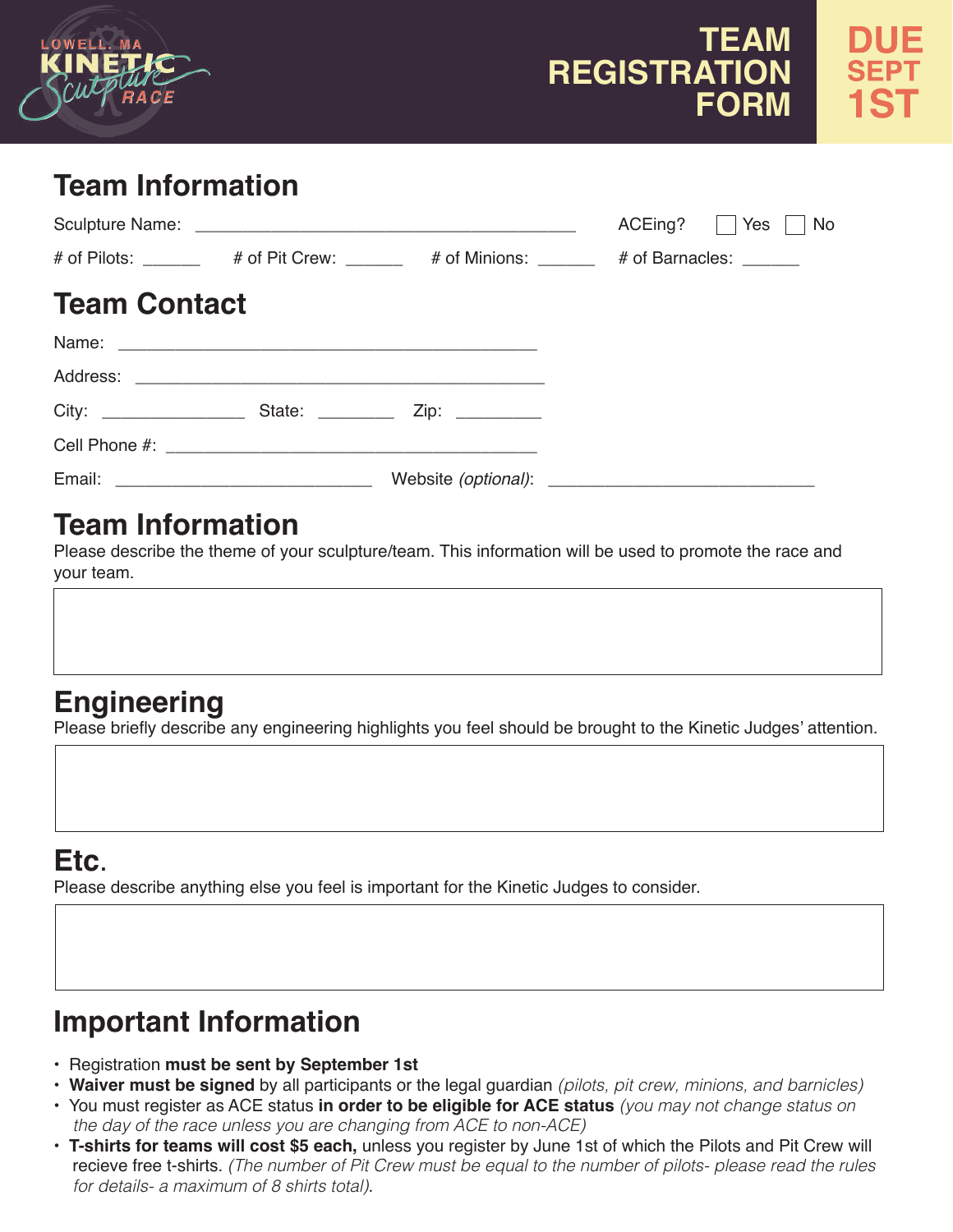# **Team Members**

| Pilot:   Pit:   Minion:   Barnicle:          | Pilot:   Pit:   Minion:   Barnicle:          |
|----------------------------------------------|----------------------------------------------|
| Number of years raced in LKSR: __________    | Number of years raced in LKSR: __________    |
| # of ACEs: $\_\_$                            | # of ACEs: $\_\_$                            |
|                                              |                                              |
|                                              |                                              |
| Age: T-shirt (Y/N): Size:                    | Age: ______ T-shirt (Y/N): _____ Size: _____ |
|                                              |                                              |
| Pilot: Pit:     Minion:     Barnicle:        | Pilot:   Pit:   Minion:   Barnicle:          |
| Number of years raced in LKSR: __________    | Number of years raced in LKSR: __________    |
| # of ACEs: $\frac{1}{2}$                     | # of ACEs: $\_\_$                            |
|                                              |                                              |
|                                              |                                              |
| Age: ______ T-shirt (Y/N): _____ Size: _____ | Age: ______ T-shirt (Y/N): _____ Size: _____ |
|                                              |                                              |
| Pilot:   Pit:     Minion:     Barnicle:      | Pilot:   Pit:     Minion:     Barnicle:      |
| Number of years raced in LKSR: _________     | Number of years raced in LKSR: __________    |
| # of ACEs: _____                             | # of ACEs: $\_\_$                            |
|                                              |                                              |
|                                              |                                              |
| Age: ______ T-shirt (Y/N): _____ Size: _____ | Age: T-shirt (Y/N): Size:                    |
|                                              |                                              |
| Pilot: Pit:   Minion:   Barnicle:            | Pilot:   Pit:   Minion:   Barnicle:          |
| Number of years raced in LKSR: __________    | Number of years raced in LKSR: __________    |
| # of ACEs: $\_\_$                            | # of ACEs: $\_\_$                            |
|                                              |                                              |
|                                              |                                              |
| Age: ______ T-shirt (Y/N): _____ Size: _____ | Age: ______ T-shirt (Y/N): _____ Size: _____ |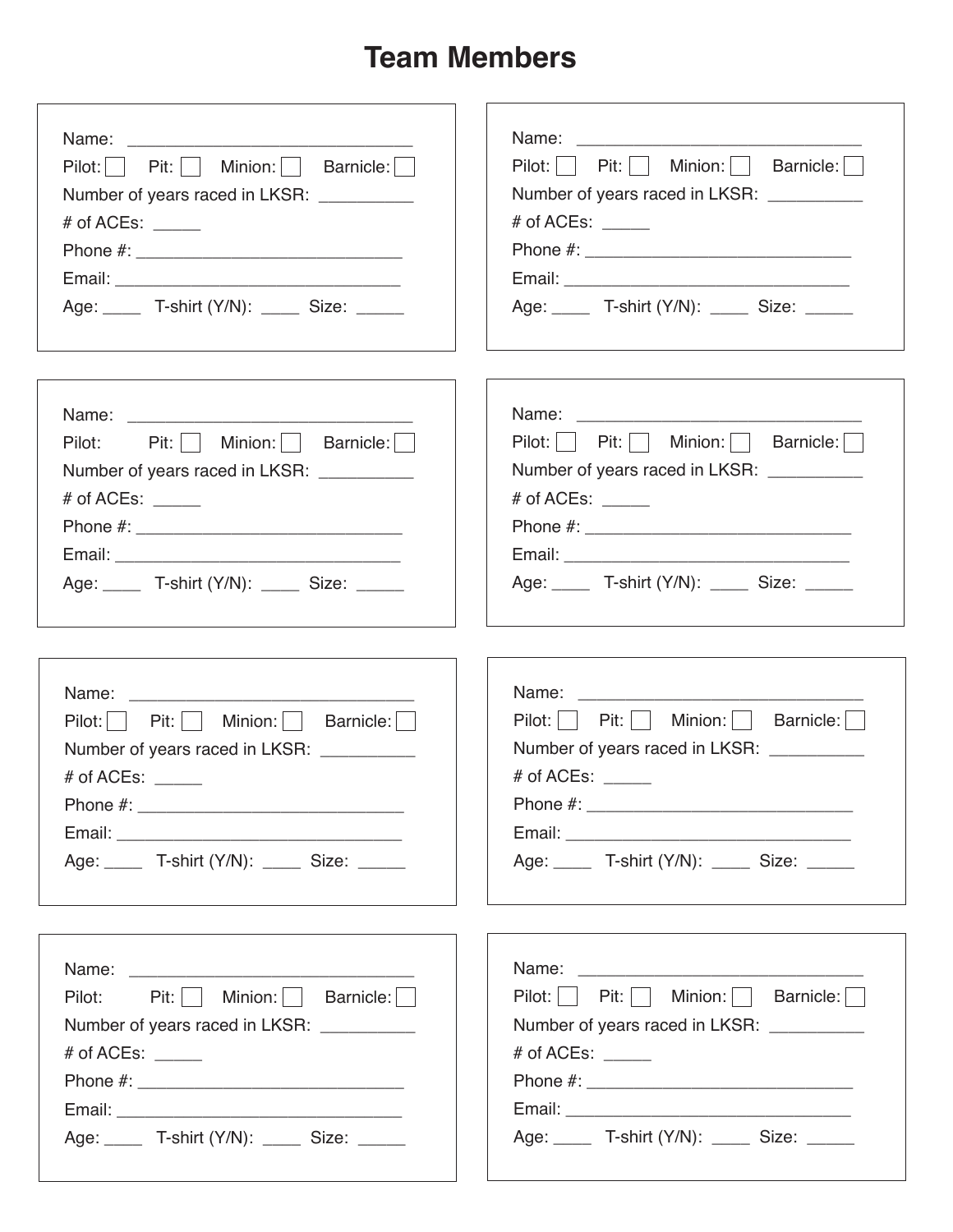## **WAIVER AND RELEASE FORM \*\*\* MUST BE SIGNED BY ALL TEAM MEMBERS \*\*\***

#### NAME OF SCULPTURE:

I desire to participate in the 2019 Lowell Kinetic Sculpture Race (LKSR) on September 21st, 2019, and for the opportunity, I agree as follows:

**1**. I understand that sponsors and organizers of the LKSR have laid out a proposed race course and made suggestions regarding equipment, race vehicles, etc., but that they do not, in any way, guarantee or warrant the safety or condition of the course or of any race vehicle. I have read and understand all rules relating to the LKSR.

**2.** I assume for myself, full and complete responsibility for the course covered by me and/or my vehicle during the LKSR and for the construction, equipping and condition of my vehicle with which I participate. I understand there are risks involved and I assume all risks of participation.

**3.** I specifically waive and release for myself, my heirs and assigns, all sponsors, organizers and volunteers of the LKSR, from any and all claims, demands &/or cause of action for damages or injury that I may have against them incident to or arising from my participation.

**4.** I will assume and pay my own medical and emergency expenses in the event of an accident, illness or other incident to and arising from my participation in the LKSR. I give permission for emergency services to be given should it be deemed necessary by Officials.

**5**. I agree to pay all damages to property or persons which may arise from my participation in the LKSR and I will indemnify, defend and hold harmless the sponsors and organizers for such damages.

**6.** I grant rights to the sponsors and organizers of the LKSR to use, for promotional or fund-raising purposes, any photo taken during the LKSR in which I or my vehicle appear and waive any claims for financial reimbursement for said use. I specifically waive and release for myself, my heirs and assigns, from any and all claims, demands &/or cause of action for payment arising from my participation in the LKSR, including the use of my image &/or kinetic sculpture for use in any film, TV, photos or other promotion which may result in income by the producer of said media.

**7.** The undersigned agree that no one else will participate as a member of this sculpture's team.

**8.** All participants must be 12 or older. The Pilot in physical control of the sculpture (steering) must be 16 or older, Steering Pilots 16-17 must have a valid Driver License. Pedaling Pilots (not steering) must be 14 or older. Barnacles must be at least 12 years old, and weigh at least 100 lbs. There must be an actual adult (18 or older) on the machine or traveling with your sculpture whenever it is on the course. All participants under 18 must wear a bike helmet while on the course.

| Signed under penalty of perjury this |         | day of   |         |                |        |
|--------------------------------------|---------|----------|---------|----------------|--------|
| at                                   | (# DAY) |          | (MONTH) |                | (YEAR) |
| TOWN)                                |         | (COUNTY) |         | <i>(STATE)</i> |        |

\_\_\_\_\_\_\_\_\_\_\_\_\_\_\_\_\_\_\_\_\_\_\_\_\_\_\_\_\_\_\_\_\_\_\_\_\_\_\_\_\_ \_\_\_\_\_\_\_\_\_\_\_\_\_\_\_\_\_\_\_\_\_\_\_\_\_\_\_\_\_\_\_\_\_\_\_\_\_\_\_\_\_\_ \_\_\_\_\_\_\_\_\_\_\_\_\_\_\_\_\_\_\_\_\_\_\_\_\_\_\_\_\_\_\_\_\_\_\_\_\_\_\_\_\_ \_\_\_\_\_\_\_\_\_\_\_\_\_\_\_\_\_\_\_\_\_\_\_\_\_\_\_\_\_\_\_\_\_\_\_\_\_\_\_\_\_\_ \_\_\_\_\_\_\_\_\_\_\_\_\_\_\_\_\_\_\_\_\_\_\_\_\_\_\_\_\_\_\_\_\_\_\_\_\_\_\_\_\_ \_\_\_\_\_\_\_\_\_\_\_\_\_\_\_\_\_\_\_\_\_\_\_\_\_\_\_\_\_\_\_\_\_\_\_\_\_\_\_\_\_\_ \_\_\_\_\_\_\_\_\_\_\_\_\_\_\_\_\_\_\_\_\_\_\_\_\_\_\_\_\_\_\_\_\_\_\_\_\_\_\_\_\_ \_\_\_\_\_\_\_\_\_\_\_\_\_\_\_\_\_\_\_\_\_\_\_\_\_\_\_\_\_\_\_\_\_\_\_\_\_\_\_\_\_\_ \_\_\_\_\_\_\_\_\_\_\_\_\_\_\_\_\_\_\_\_\_\_\_\_\_\_\_\_\_\_\_\_\_\_\_\_\_\_\_\_\_ \_\_\_\_\_\_\_\_\_\_\_\_\_\_\_\_\_\_\_\_\_\_\_\_\_\_\_\_\_\_\_\_\_\_\_\_\_\_\_\_\_\_\_

SIGNATURE(S) OF PILOT(S), PIT CREW, MINION(S) and BARNACLE PASSENGER(S):